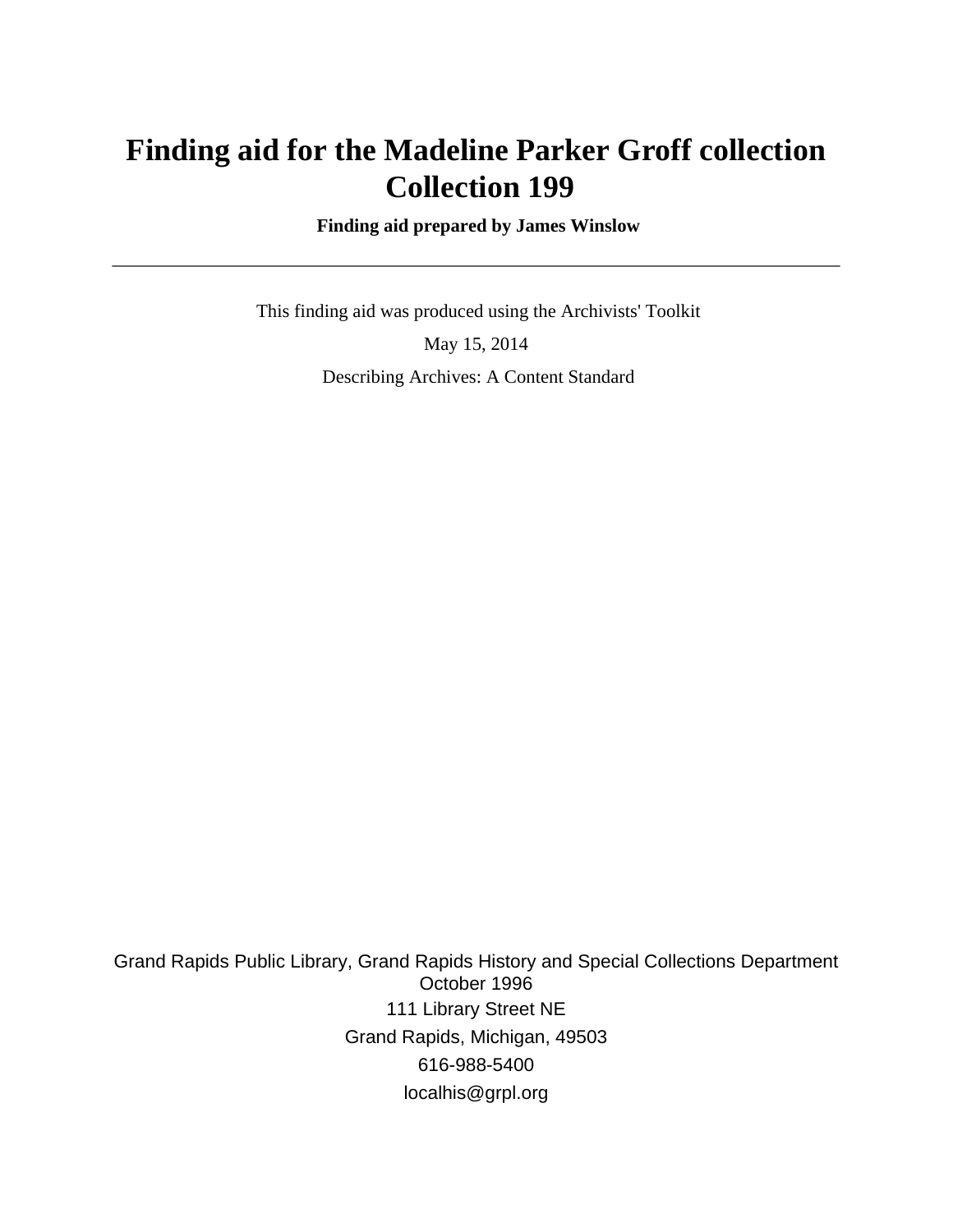# **Table of Contents**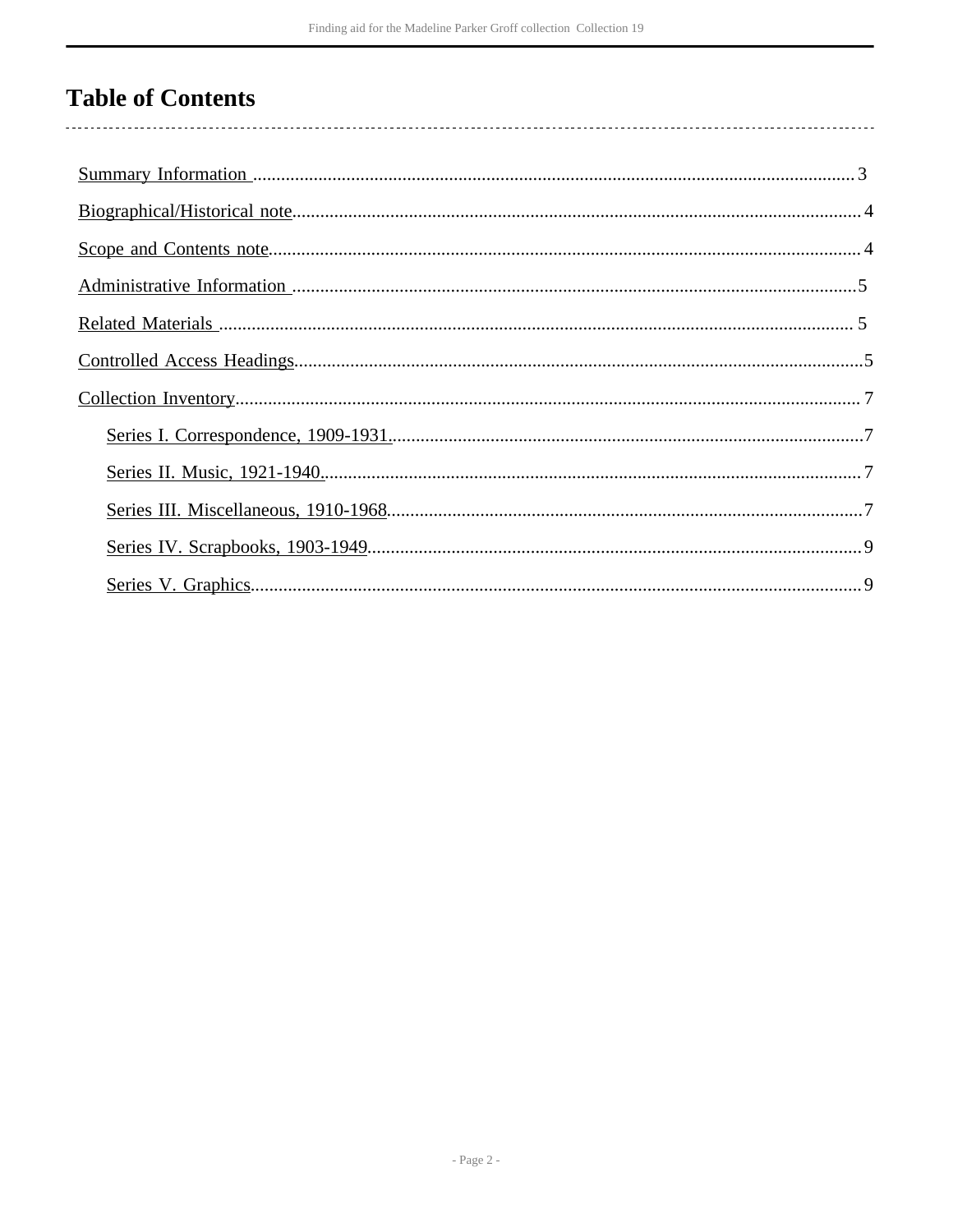# <span id="page-2-0"></span>**Summary Information**

| <b>Repository</b>          | Grand Rapids Public Library, Grand Rapids History and Special<br><b>Collections Department</b>                                                                                                                                                                                                                                                                                                                                                                                                                                                                                                                                                                                                                                                                                                                                                                                                                                                                                                                    |
|----------------------------|-------------------------------------------------------------------------------------------------------------------------------------------------------------------------------------------------------------------------------------------------------------------------------------------------------------------------------------------------------------------------------------------------------------------------------------------------------------------------------------------------------------------------------------------------------------------------------------------------------------------------------------------------------------------------------------------------------------------------------------------------------------------------------------------------------------------------------------------------------------------------------------------------------------------------------------------------------------------------------------------------------------------|
| <b>Creator - Collector</b> | Groff, Madeline Parker, 1893-1972                                                                                                                                                                                                                                                                                                                                                                                                                                                                                                                                                                                                                                                                                                                                                                                                                                                                                                                                                                                 |
| <b>Title</b>               | Madeline Parker Groff collection                                                                                                                                                                                                                                                                                                                                                                                                                                                                                                                                                                                                                                                                                                                                                                                                                                                                                                                                                                                  |
| Date [inclusive]           | 1903-1968                                                                                                                                                                                                                                                                                                                                                                                                                                                                                                                                                                                                                                                                                                                                                                                                                                                                                                                                                                                                         |
| <b>Extent</b>              | 2.1 Linear feet Five boxes                                                                                                                                                                                                                                                                                                                                                                                                                                                                                                                                                                                                                                                                                                                                                                                                                                                                                                                                                                                        |
| Language                   | English                                                                                                                                                                                                                                                                                                                                                                                                                                                                                                                                                                                                                                                                                                                                                                                                                                                                                                                                                                                                           |
| <b>Abstract</b>            | The Madeline Parker Groff collection documents the vaudeville career of<br>two young physical culture devotees, Maurice Bellclaire and Benjamin<br>Morris and their manager, Fred Paulo Mongeon, who also had his own<br>act. Also documented is the creation, by Maurice Bellclaire and Fred<br>Paulo, of a summer resort on the south shore of Reeds Lake, East Grand<br>Rapids, Michigan, which catered mainly to vaudevillians and theatrical<br>troupes. This resort operated from 1907 until the early 1920s. Included<br>are scrapbooks from the touring days of the Bellclaire brothers and Paulo,<br>pictures and negatives from the operating period of the Point Paulo<br>summer resort on Reeds Lake and a scrapbook documenting the realty<br>operation run by Maurice Bellclaire, 1946-1949. Madeline Groff was<br>a professional singer, working in New York as well as traveling on the<br>vaudeville circuit. The collection includes a few images of her and brief<br>biographical information. |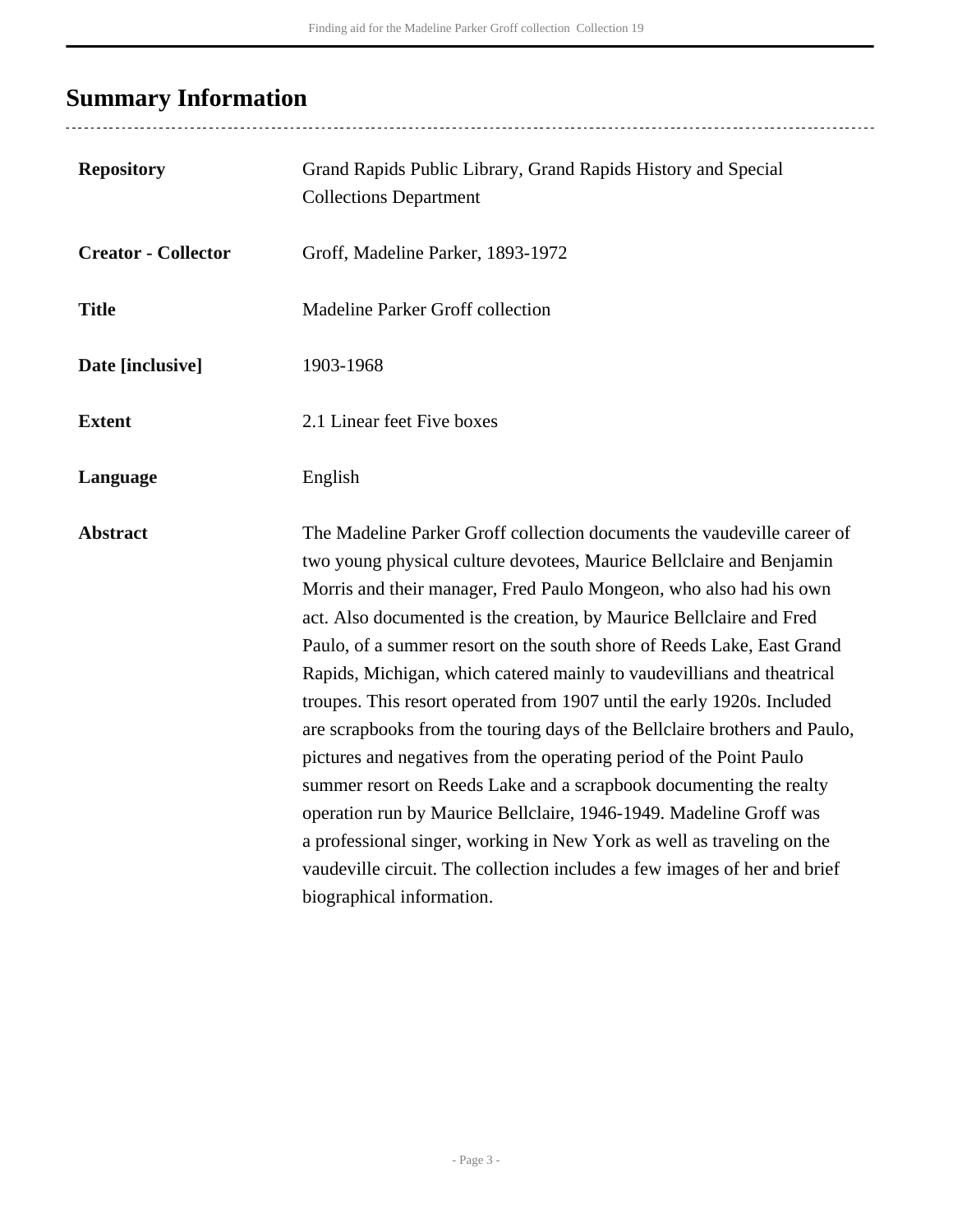## <span id="page-3-0"></span>**Biographical/Historical note**

Madeline Groff (nee Parker), 1893-1972, was a native of Warroad, Minnesota who became a professional singer following college. She sang with the New York Metropolitan Opera, on the vaudeville circuits, and operated a voice and music studio in New York City. She performed on the vaudeville circuits for about ten years, then concentrated on her studio and opera work. A soprano, she once sang the lead in Madame Butterfly with the Metropolitan Opera, as well as many supporting roles.

A friend of stage and screen actors, she was in England during the summer of 1939 and returned to the United States on Queen Mary shortly after England declared war on Germany. Following the war, she moved to Grand Rapids and worked for her sister and brother-in-law, Marian and Arthur Kerns, who operated Kern's Cafeteria. When the cafeteria was sold, she worked as a salesperson in a local women's clothing store.

Because of her ties to the performing arts community, she was acquainted with the vaudevillians summering on Reeds lake when she came to Grand Rapids. She developed several friendships with the former vaudevillians there and as a result collected the material in this collection.

### <span id="page-3-1"></span>**Scope and Contents note**

Groff's collection documents the vaudeville career of two young body builders in the early 20th century, and their manager, who also had an act. Included are two scrapbooks with newspaper reviews of their act, playbills, programs and some photographs. A third scrapbook documents the later life career in real estate of one of the body builders in the Grand Rapids area. Also documented is the purchase and operation of a summer resort on Reeds Lake by the act manager and one of the body builders, from 1907 to the early 1920s, which catered to vaudevillians and theatrical troupes. Documentation of the resort is through negatives, photos, plat maps and an ink drawing. Additionally, there are a number of posed pictures of the body builders in action.

Background: Two immigrant young men, both interested in, and practioners of, physical culture met in a gym in New York City about 1900. They excercised together, became friends, and soon performed tricks together as a team. In 1903, they won an amateur night competition at Miners Eighth Avenue theater and decided to turn professional. Though not related, they were booked in the Keiths vaudeville circuit organization as the "Bellclaire Brothers." They put out ads to find a manager, and met Fred Mongeon, who had his own act as Fred Paulo of "Paulo & Marlow." The three became friends, and frequently booked both acts together. They appeared in New York, Boston, New Orleans, St. Louis, Omaha and Denver to mention a few stops.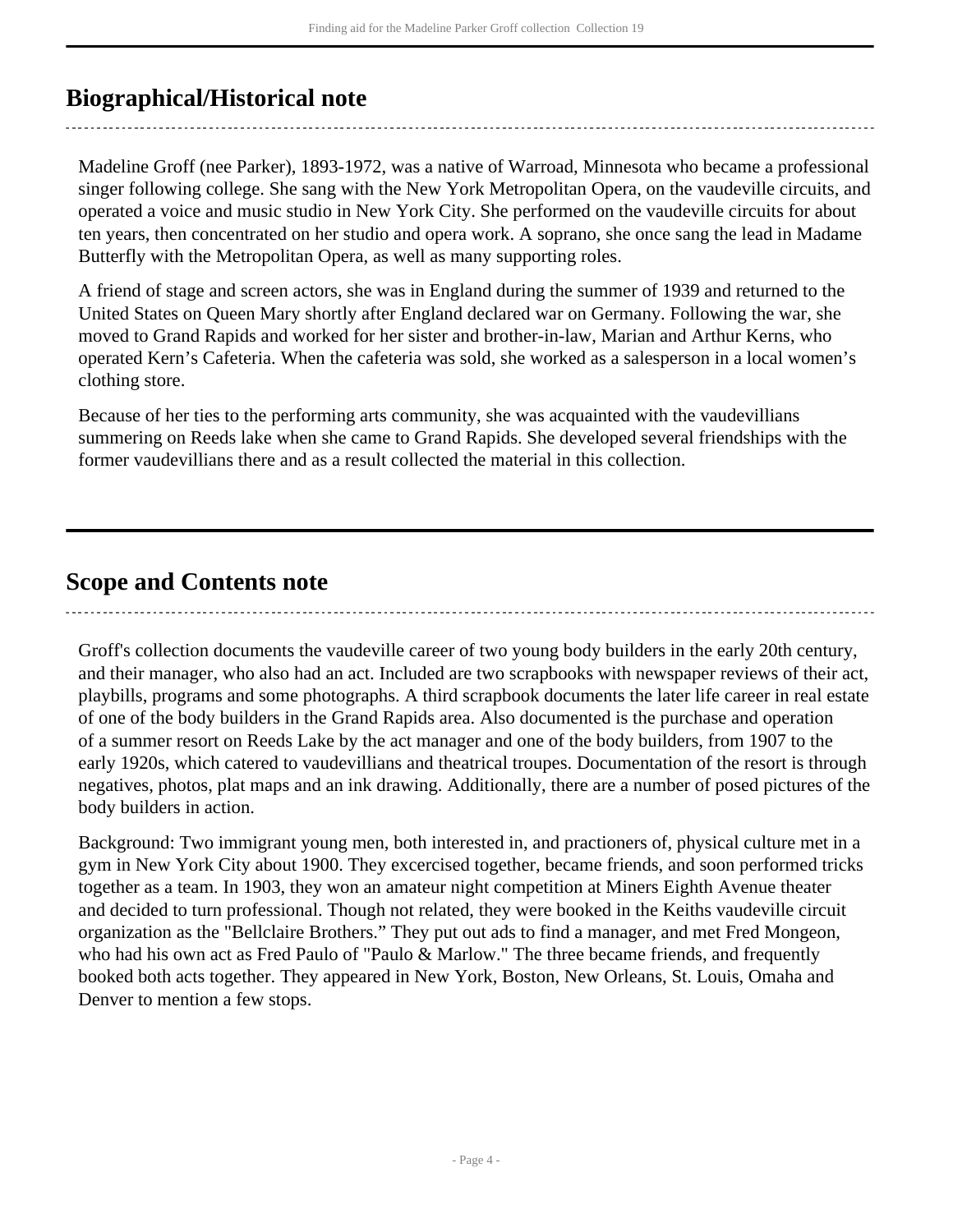In 1907 they visited Grand Rapids and fell in love with the area. Fred Mongeon with Maurice Bellclaire purchased 22 acres of land on the south side of Reeds Lake and established a summer resort called "Point Paulo" which catered to their fellow vaudevillians and theatrical troupes. The resort operated until the 1920s, but its size was scaled back beginning in 1913 with the platting and sale of part of the property to private parties. Gradually the resort was phased out, though Fred continued to live on the site. In 1930, Fred became a realtor, with Maurice as salesman. In 1937, Fred Paulo died, but Maurice continued the real estate business until the mid 1950s. He continued to reside on Point Paulo until his death in 1973.

## <span id="page-4-0"></span>**Administrative Information**

#### **Publication Information**

Grand Rapids Public Library, Grand Rapids History and Special Collections Department October 1996

#### **Immediate Source of Acquisition note**

Laura Shoemaker, accession number 1996.004

## <span id="page-4-1"></span>**Related Materials**

#### **Related Archival Materials note**

Collection 194, Gordon Harrington Collection

## <span id="page-4-2"></span>**Controlled Access Headings**

**Genre(s)**

• personal papers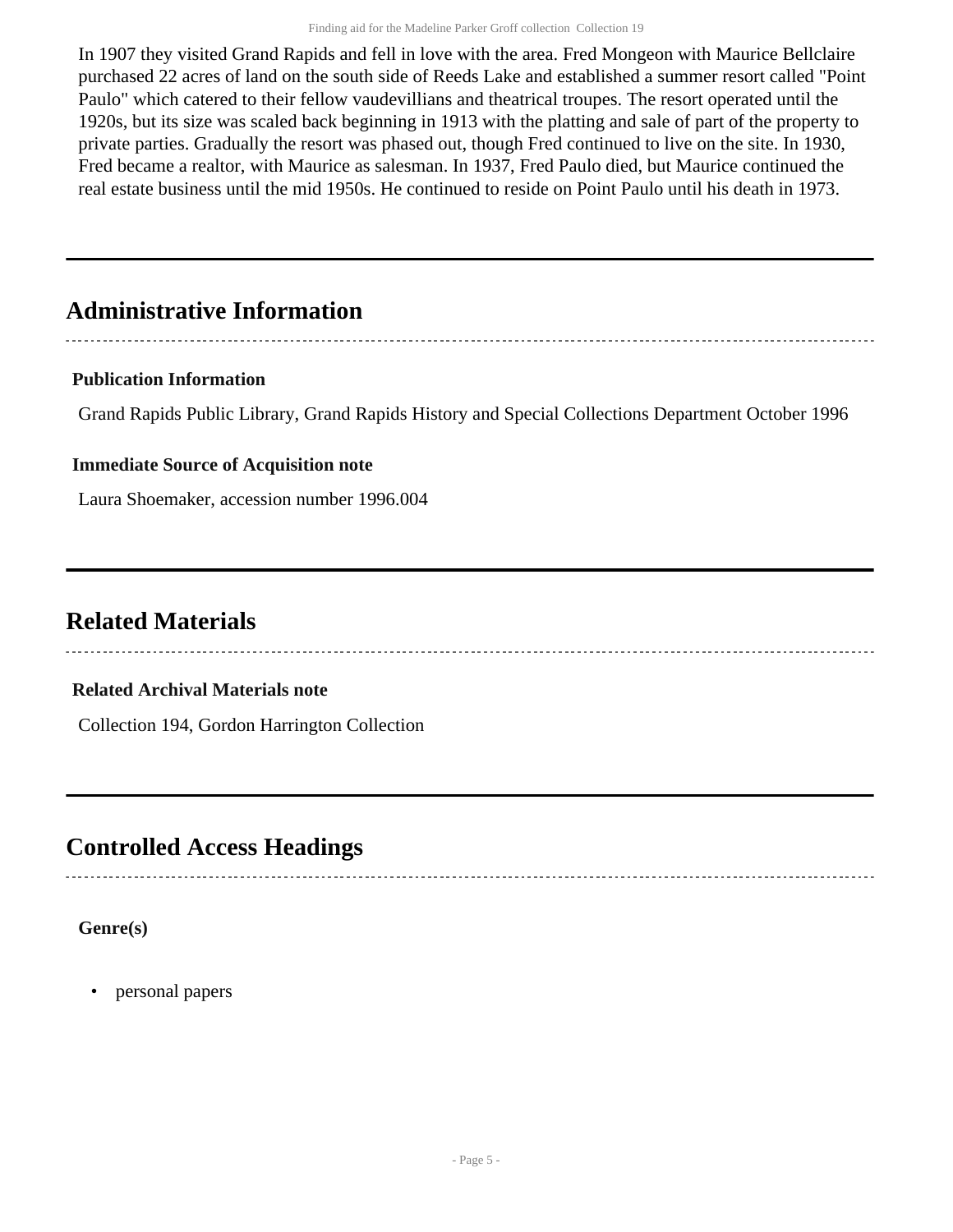#### **Geographic Name(s)**

- East Grand Rapids (Mich.) -- History
- Ramona Park (East Grand Rapids, Mich.)

#### **Personal Name(s)**

- Bellclaire, Maurice
- Mongeon, Fred Paulo, 1871-1937
- Morris, Benjamin

#### **Subject(s)**

- Tourism -- Michigan -- History
- Vaudeville -- Michigan -- Grand Rapids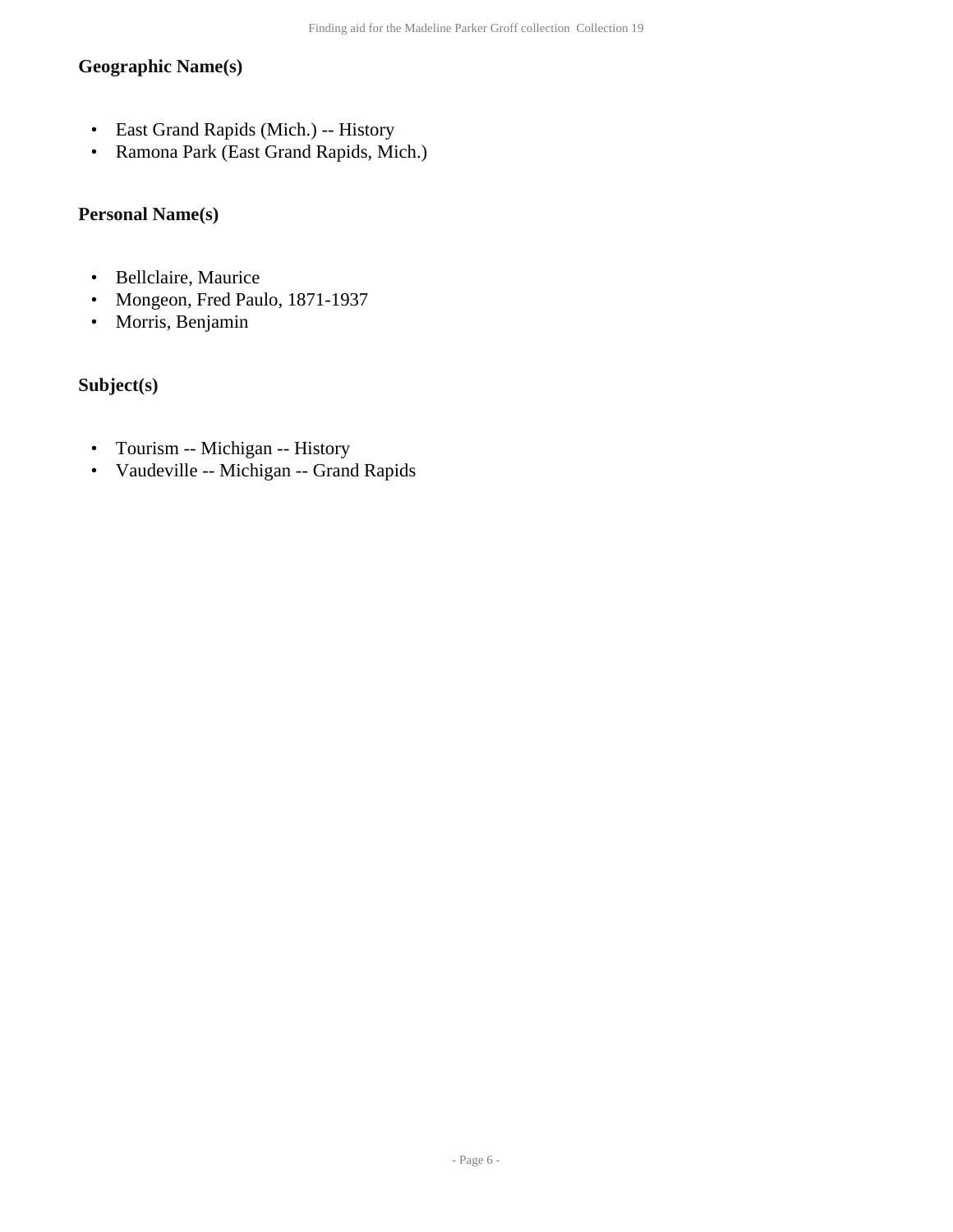## <span id="page-6-0"></span>**Collection Inventory**

<span id="page-6-1"></span>**Series I. Correspondence, 1909-1931.** 

<span id="page-6-3"></span><span id="page-6-2"></span>

|                                                                                         | <b>Box</b>   | <b>Folder</b>  |
|-----------------------------------------------------------------------------------------|--------------|----------------|
| Fred Paulo from Madison, WI to a woman friend, 11/1/1909.                               | $\mathbf{1}$ | $\mathbf{1}$   |
| Fred Paulo from Muskegon, MI woman regarding gift of Pekinese dog,<br>9/17/1931.        | $\mathbf{1}$ | $\overline{2}$ |
| New Years greetings for Maurice Bellclaire and Fred Paulo from Roland<br>Taylor, 1930s. | $\mathbf{1}$ | 3              |
| Series II. Music, 1921-1940.                                                            |              |                |
|                                                                                         | <b>Box</b>   | <b>Folder</b>  |
| Farewell Dear Pal, Goodbye, 1921.                                                       | $\mathbf{1}$ | $\overline{4}$ |
| Way Up Among the Green Pine Trees, 1922.                                                | $\mathbf{1}$ | 5              |
| G.R. Symphony Orchestra Program, 11/15/1940.                                            | $\mathbf{1}$ | 6              |
| Series III. Miscellaneous, 1910-1968                                                    |              |                |
|                                                                                         | <b>Box</b>   | Folder         |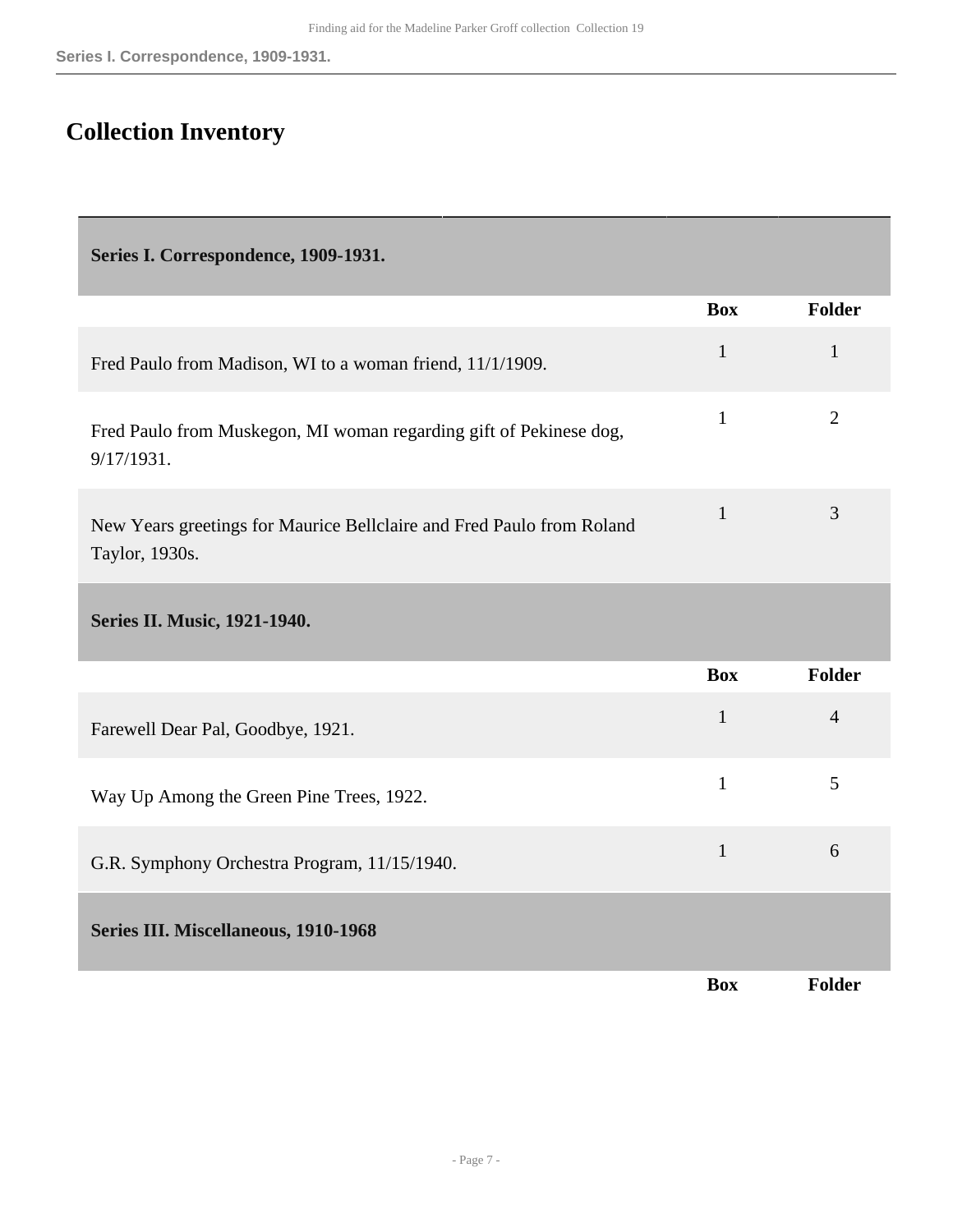| Land contract on Bellclaire Addition property between F. Mongeon and J.<br>Fitzgerald, 6/14/1910.                             | 1            | 14            |
|-------------------------------------------------------------------------------------------------------------------------------|--------------|---------------|
| Christmas card from William Jacks "The House that Jack Built", 1916.                                                          | $\mathbf{1}$ | 15            |
| 4 photocopies of plat maps. Paulos Addition & Bellclaire, n.d. Addition<br>plats and area, 1910-1968.                         | $\mathbf{1}$ | 16            |
| Invoice and statement from Grand Rapids Herald for house rental<br>advertisement, 10/1935. (3 found 6/3/2002)                 | 1            | 17            |
| Bellclaire Realty Newspaper listings, 5/22/1949, for: 1411 East Fulton,<br>1013-1015 Wealthy                                  | $\mathbf{1}$ | 18            |
| 2-Letterhead "Good Housekeeping Shop" 25 Division Ave., S., Grand<br>Rapids, MI, c 1950s.                                     | 1            | 19            |
| Newspaper articles on "Point Paulo," 1913-1914. (3 fnd. 6/3/2002. One is<br>graphic, with sketches by Hollis??, July 7, 1914. | 1            | 20            |
| Biographical.                                                                                                                 |              |               |
|                                                                                                                               | <b>Box</b>   | <b>Folder</b> |
| Madeline Parker Groff portraits-(2)                                                                                           | 5            | 29            |
| Newspaper article on professional appearance                                                                                  | 5            | 29            |
| Funeral home card at death.                                                                                                   | 5            | 29            |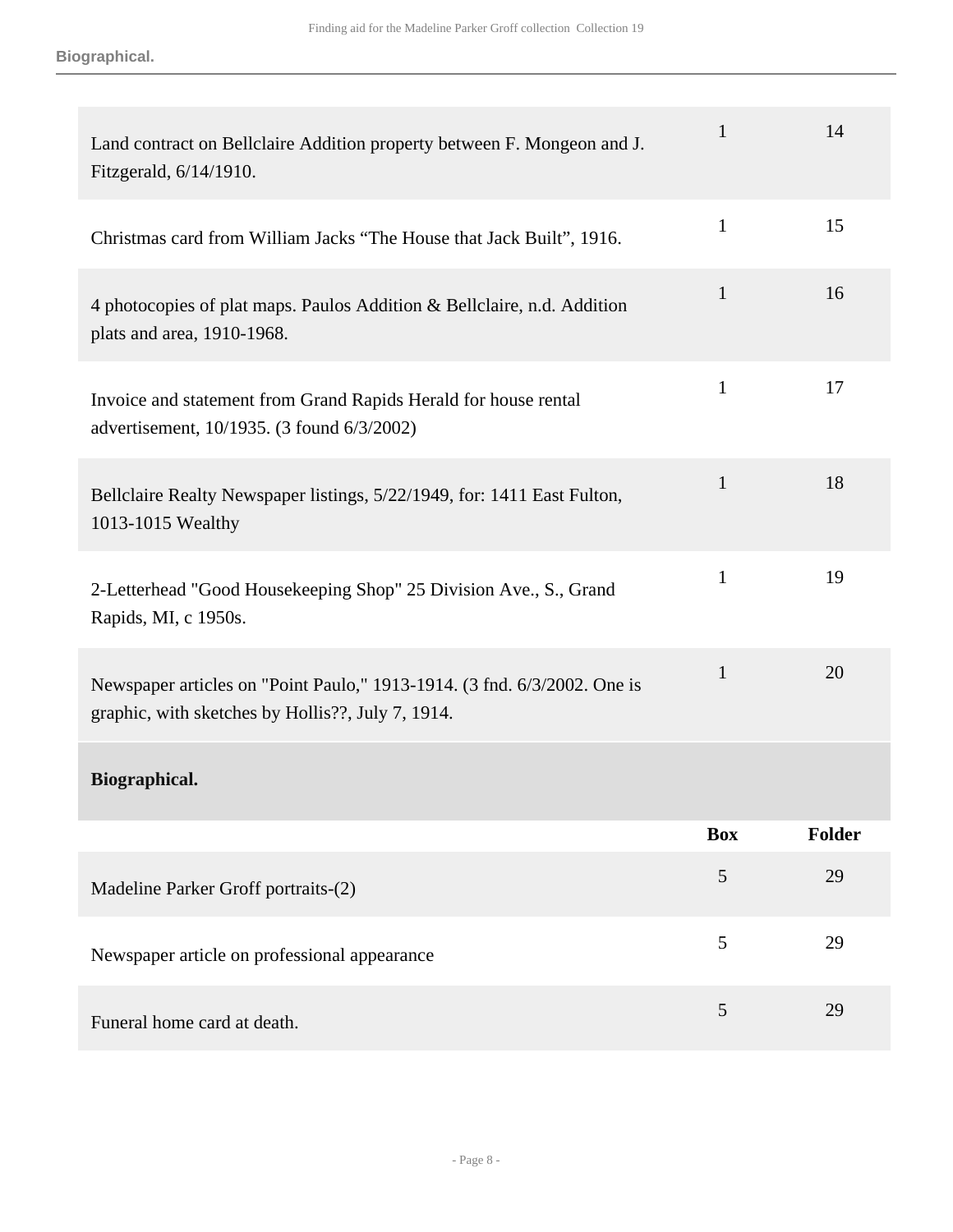#### <span id="page-8-0"></span>**Series IV. Scrapbooks, 1903-1949**

<span id="page-8-1"></span>

|                                                                  | <b>Box</b>     | Folder         |
|------------------------------------------------------------------|----------------|----------------|
| Bellclaire Brothers Act-Reviews and Programs, 1903-1906.         | $\sqrt{2}$     | $\mathbf{1}$   |
| Moved to Box 1, 6/3/2002                                         | $\overline{2}$ | $\overline{2}$ |
|                                                                  |                | <b>Box</b>     |
| Belleclaire & Kramer Act-Reviews, 1906-1907.                     |                | $\mathbf{1}$   |
|                                                                  | <b>Box</b>     | Folder         |
| Advertising and descriptions of Bellclaire Realty, 1946-1949.    | $\overline{2}$ | 3              |
| 3-Loose pages of Reeds lake, 1910s-1930s. (20 photos?)           | $\overline{2}$ | $\overline{4}$ |
| <b>Series V. Graphics</b>                                        |                |                |
| Postcards, 1909-1940.                                            |                |                |
|                                                                  | <b>Box</b>     | Folder         |
| German Building, Jackson Park, Chicago, IL, 1909.                | $\mathbf{1}$   | $\tau$         |
| MacDonough, Ethel, 1910s. "Playing at the Empress Theatre, G.R." | $\mathbf{1}$   | $8\,$          |
| Zomah, 1910s. "At the Empress Theatre"                           | $\mathbf{1}$   | 9              |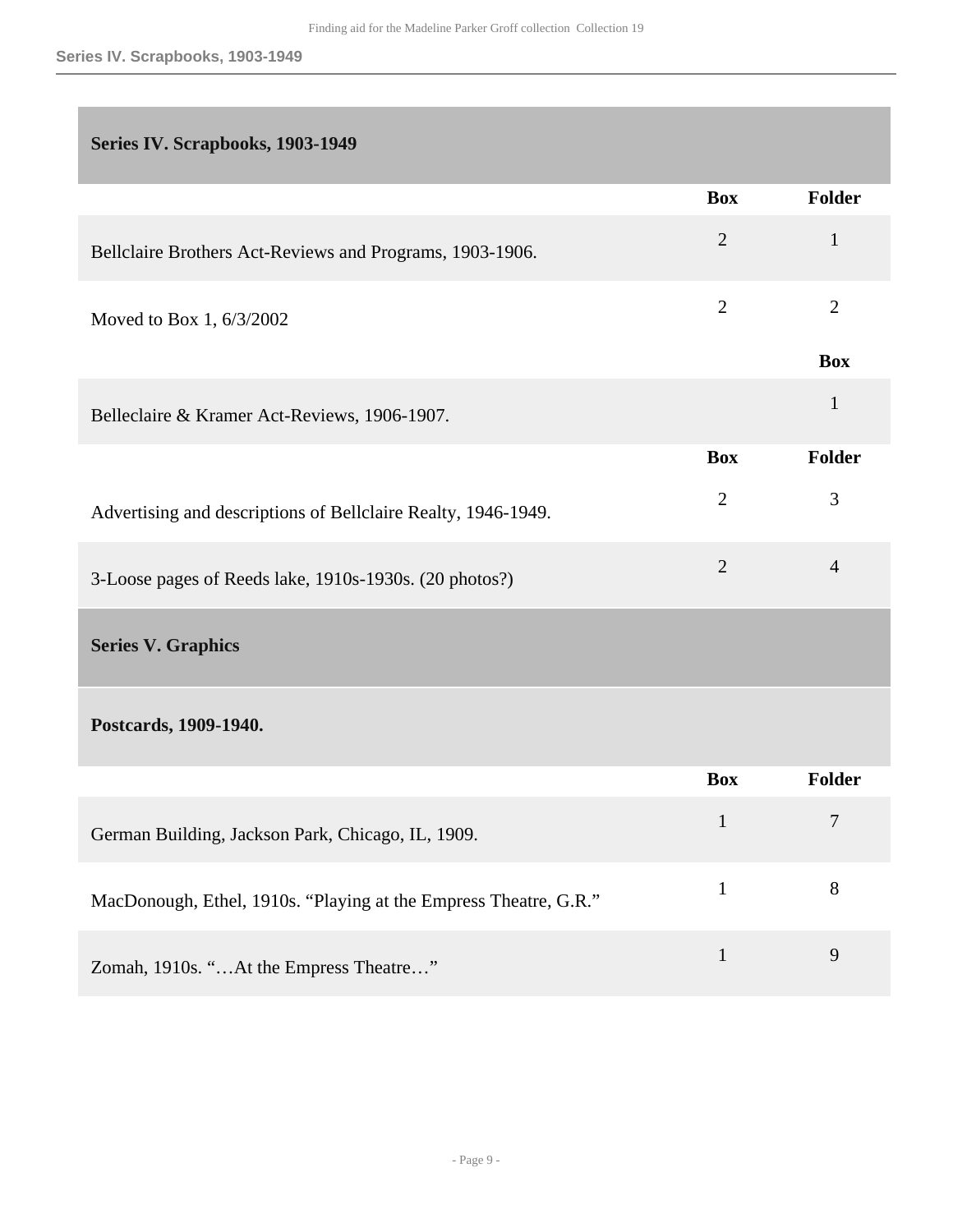| Havemanns Raubtierschule [Lion taming act], 1916.                                                                                                                                                       | $\mathbf{1}$ | 10             |
|---------------------------------------------------------------------------------------------------------------------------------------------------------------------------------------------------------|--------------|----------------|
| House on Reeds Lake, 1930s.                                                                                                                                                                             | $\mathbf{1}$ | 11             |
| Monroe Avenue looking north. c1935.                                                                                                                                                                     | $\mathbf{1}$ | 12             |
| Artwork, ca. 1910s.                                                                                                                                                                                     |              |                |
|                                                                                                                                                                                                         | <b>Box</b>   | <b>Folder</b>  |
| Moved to Box 2, 6/3/2002                                                                                                                                                                                | $\mathbf{1}$ | 13             |
|                                                                                                                                                                                                         |              | <b>Box</b>     |
| Sketch. "Point Paulo Summer Resort, Grand Rapids, Mich. / A. Tozart, n.d. Reeds Lake,<br>East Grand Rapids, Michigan, 1910s? Original [Pencil, ink, gauche and watercolor on<br>$board?] + laser copy.$ |              | $\overline{2}$ |

**Negatives, 1920s-1040s.** 

|                                                            | <b>Box</b> | <b>Folder</b> |
|------------------------------------------------------------|------------|---------------|
| Three lakefront cottages (Oxford, Palace, and Alcazar).(1) |            |               |
| Pt. Paulo summer resort from boat. (1)                     |            |               |
| Four cottages and lakefront view. (1)                      |            |               |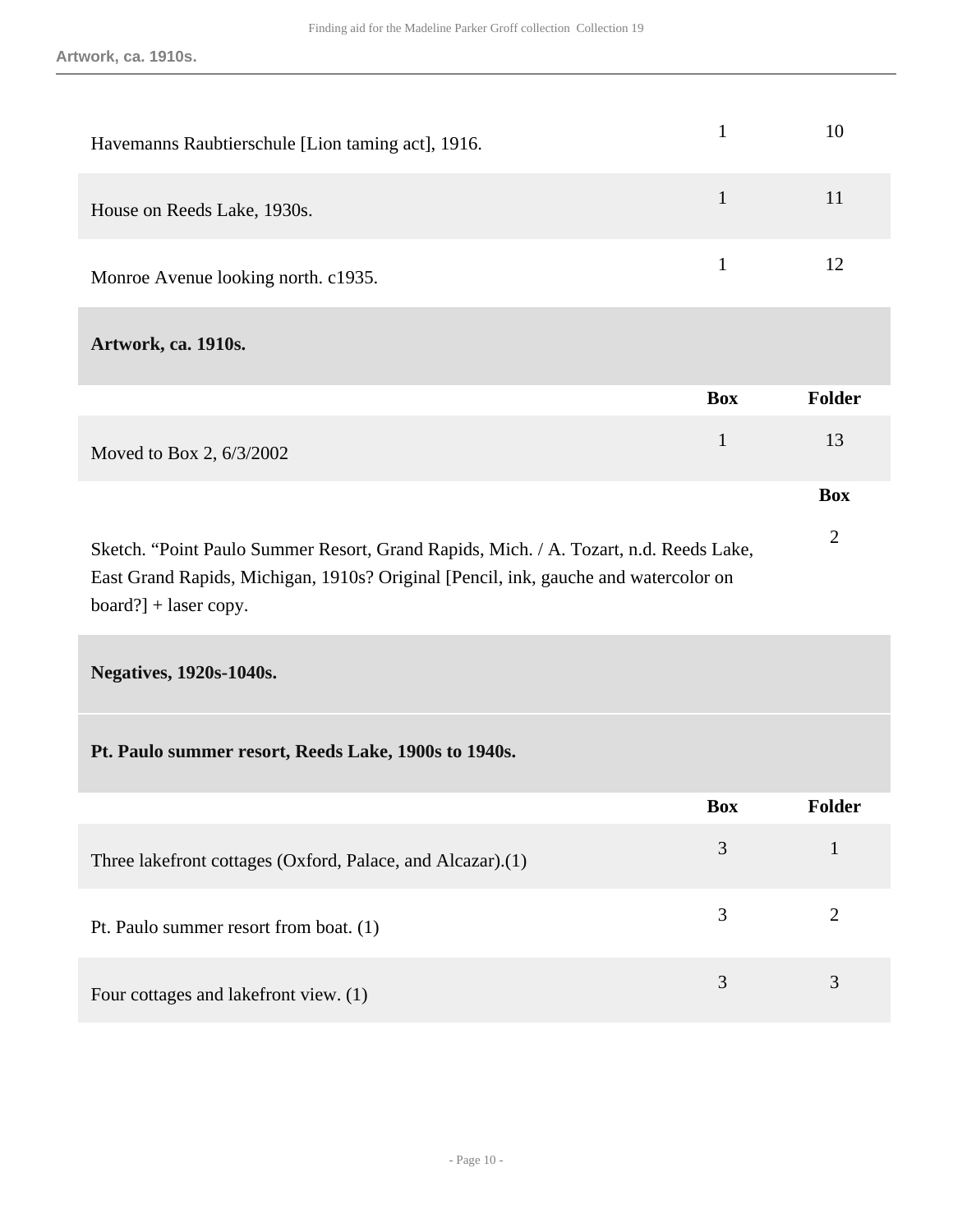| Cottages and main house from east. (1)            | 3              | $\overline{4}$ |
|---------------------------------------------------|----------------|----------------|
| Shoreline cottages (2 negatives). (2)             | 3              | $\mathfrak{S}$ |
| Long Acre cottage at Pt. $(1)$                    | $\mathfrak{Z}$ | 6              |
| Group in front of "Oxford" cottage (2 negatives). | 3              | $\overline{7}$ |
| Man and woman on cottage porch. (1)               | 3              | 8              |
| Large group of women. $(2)$                       | 3              | 9              |
| Group on cottage porch. (1)                       | 3              | 10             |
| View, from woods, of lakefront cottage. (1)       | 3              | 11             |
| Male couple embracing. (1)                        | 3              | 12             |
| Man in boat. $(1)$                                | 3              | 13             |
| Couple in rowboat. (1)                            | 3              | 14             |
| Two men standing next to boat. (1)                | 3              | 15             |
| Man on dock. (1)                                  | 3              | 16             |
| Large group of dock (2 negatives). CHECK          | 3              | 17             |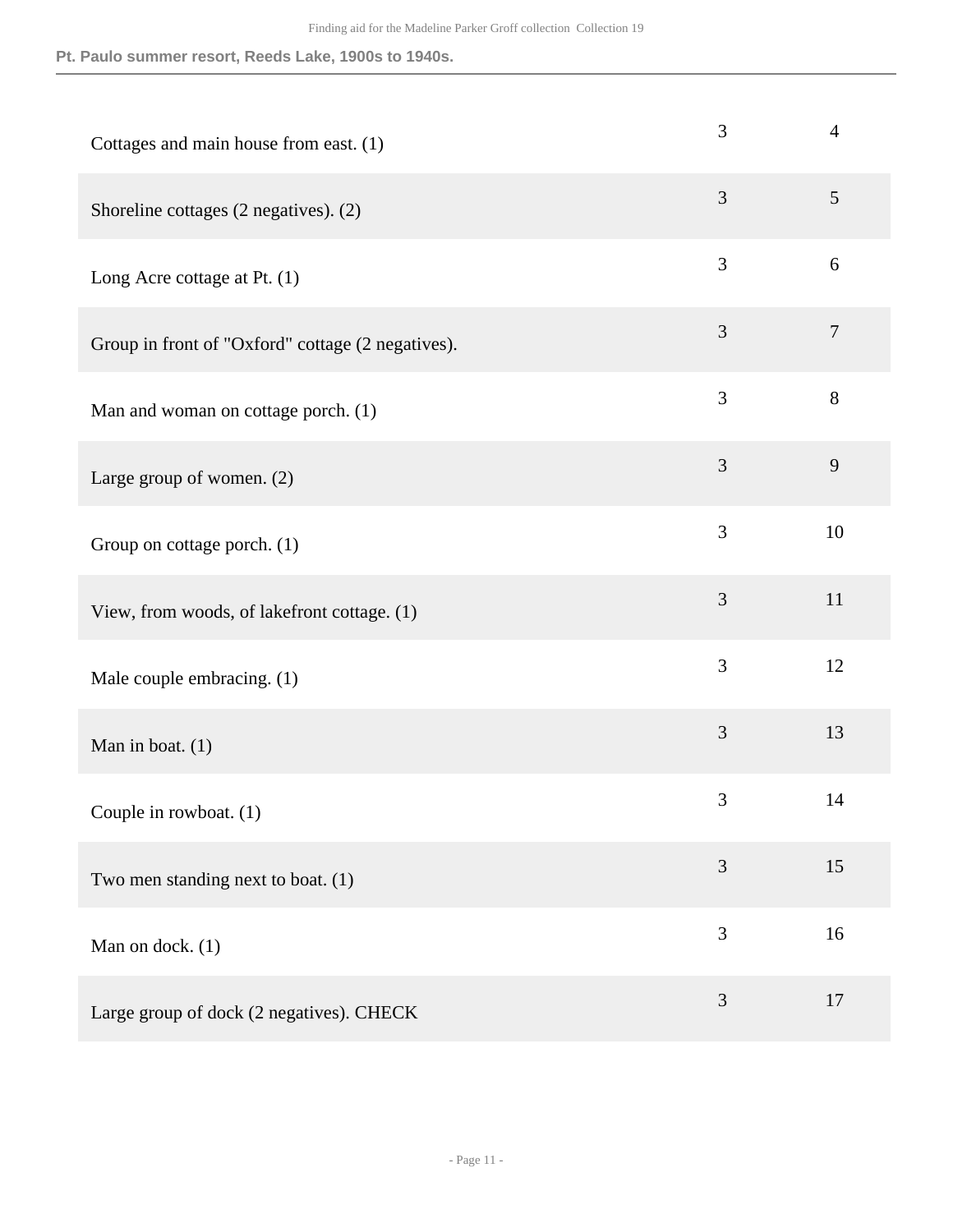| Large group of bathers on dock (2 negatives).            | 3              | 18 |
|----------------------------------------------------------|----------------|----|
| Man diving off (3 negatives).                            | 3              | 19 |
| Belleclaire (?) in bathing suit, doing handstand. (1)    | 3              | 20 |
| Acrobats entertaining on (3 negatives).                  | 3              | 21 |
| Vaudeville troupe doing acrobatics on dock.(1)           | 3              | 22 |
| Fred Paulo and another man in bathing suits on dock. (1) | 3              | 23 |
| Group on dock, with man diving from.(1)                  | 3              | 24 |
| Man doing flip from dock roof. (1)                       | 3              | 25 |
| Man on dock. $(1)$                                       | 3              | 26 |
| Woman in checked coat on dock. (1)                       | 3              | 27 |
| Girl holding drum while man plays. (1)                   | 3              | 28 |
| Couple on dock. (1)                                      | $\mathfrak{Z}$ | 29 |
| Three women, with man holding fish, on shore. $(1)$      | 3              | 30 |
| Three women and man (women holding fish) on shore.       | $\mathfrak{Z}$ | 31 |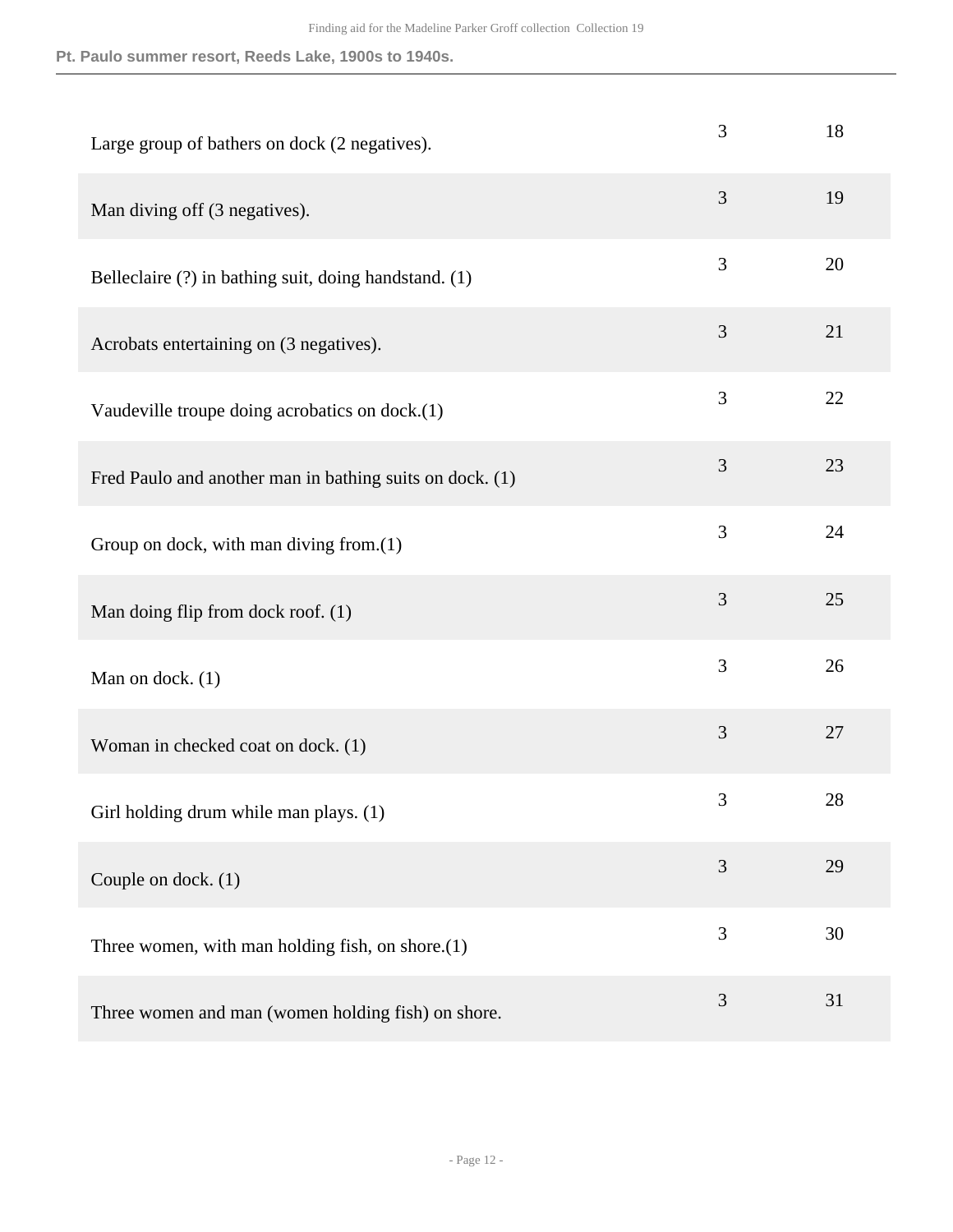| Fred Paulo and second man in amphibian plane.                           | 3              | 32           |
|-------------------------------------------------------------------------|----------------|--------------|
| Fred Paulo (holding dog) and Maurice Bellclaire on steps of main house. | 3              | 33           |
| Dining room of main house.                                              | 3              | 34           |
| East side porch on main house.                                          | 3              | 35           |
| East side elevation view of main house.                                 | 3              | 36           |
| Street side view of main house.                                         | 3              | 37           |
| Street side view of main house with man.                                | 3              | 38           |
| Main house from lakeside.                                               | 3              | 39           |
| Group on porch of main house.                                           | 3              | 40           |
| Front view of main house.                                               | 3              | 41           |
| Side (west) view of main house.                                         | 3              | 42           |
| Main house and pump house (from rear.                                   | 3              | 43           |
| Three-quarter view from street side of main house.                      | 3              | 44           |
| Dining room in main house.                                              | $\overline{4}$ | $\mathbf{1}$ |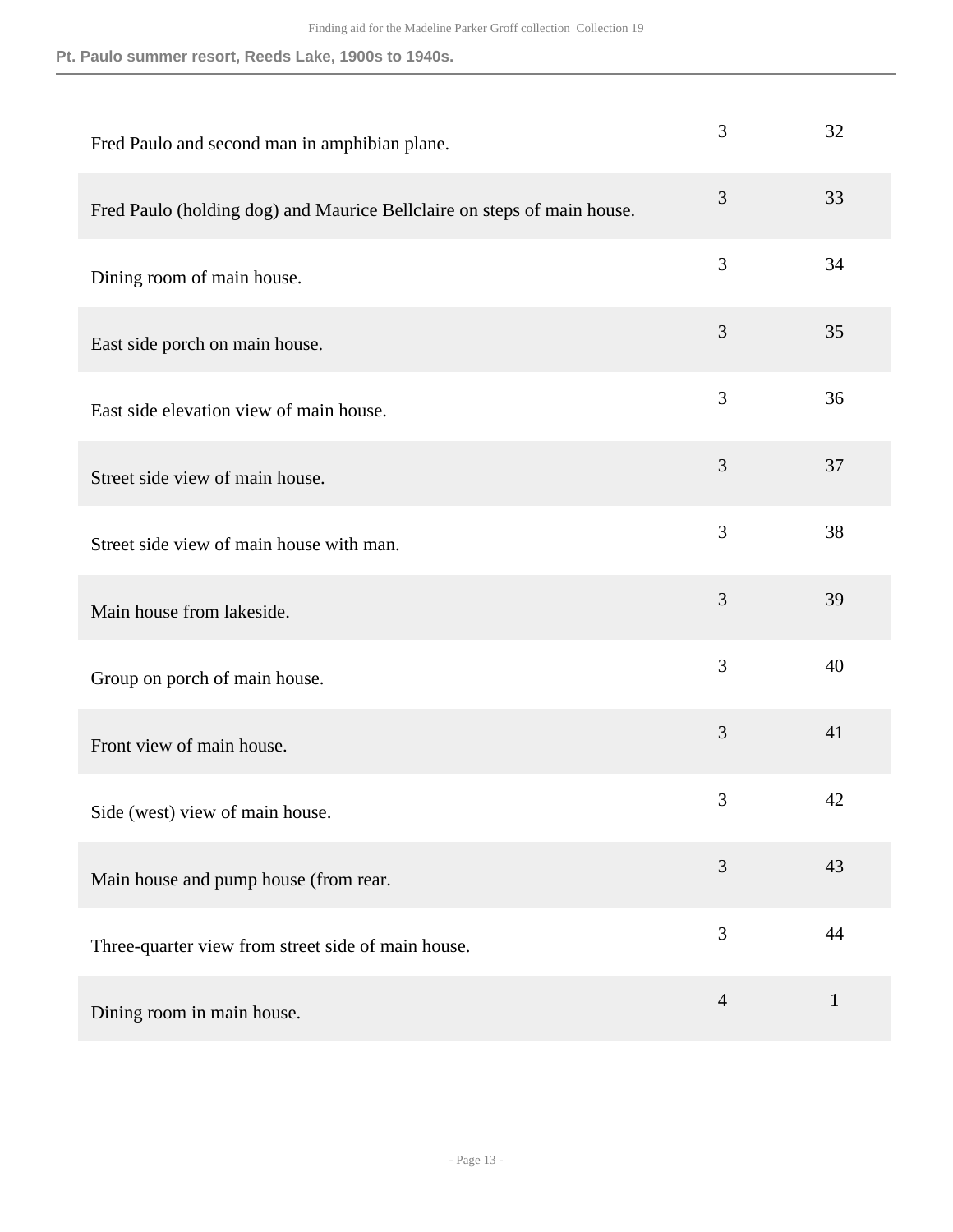| View thru door of dining room in main house.                                              | $\overline{4}$ | $\overline{2}$ |
|-------------------------------------------------------------------------------------------|----------------|----------------|
| Woman with dogs on porch of main house.                                                   | $\overline{4}$ | 3              |
| Porch and furniture at main house.                                                        | $\overline{4}$ | $\overline{4}$ |
| Porch with two people on it, at main house.                                               | $\overline{4}$ | 5              |
| Man and dog on side porch of main house.                                                  | $\overline{4}$ | 6              |
| Fred Paulo(?) and Maurice Bellclaire(?) next to porch at main house. [print<br>available] | $\overline{4}$ | $\overline{7}$ |
| Woman with several dogs on side porch of main house.                                      | $\overline{4}$ | 8              |
| Woman in chair, holding dog, on side porch of main house.                                 | $\overline{4}$ | 9              |
| Five people, each holding dog.                                                            | $\overline{4}$ | 10             |
| Group holding dogs by fence.                                                              | $\overline{4}$ | 11             |
| Maurice Bellclaire(?) and Fred Paulo(?) next to main house.                               | $\overline{4}$ | 12             |
| Geese on Reeds Lake near Pt. Paulo.                                                       | $\overline{4}$ | 13             |
| Two men holding dogs and standing to house porch.                                         | $\overline{4}$ | 14             |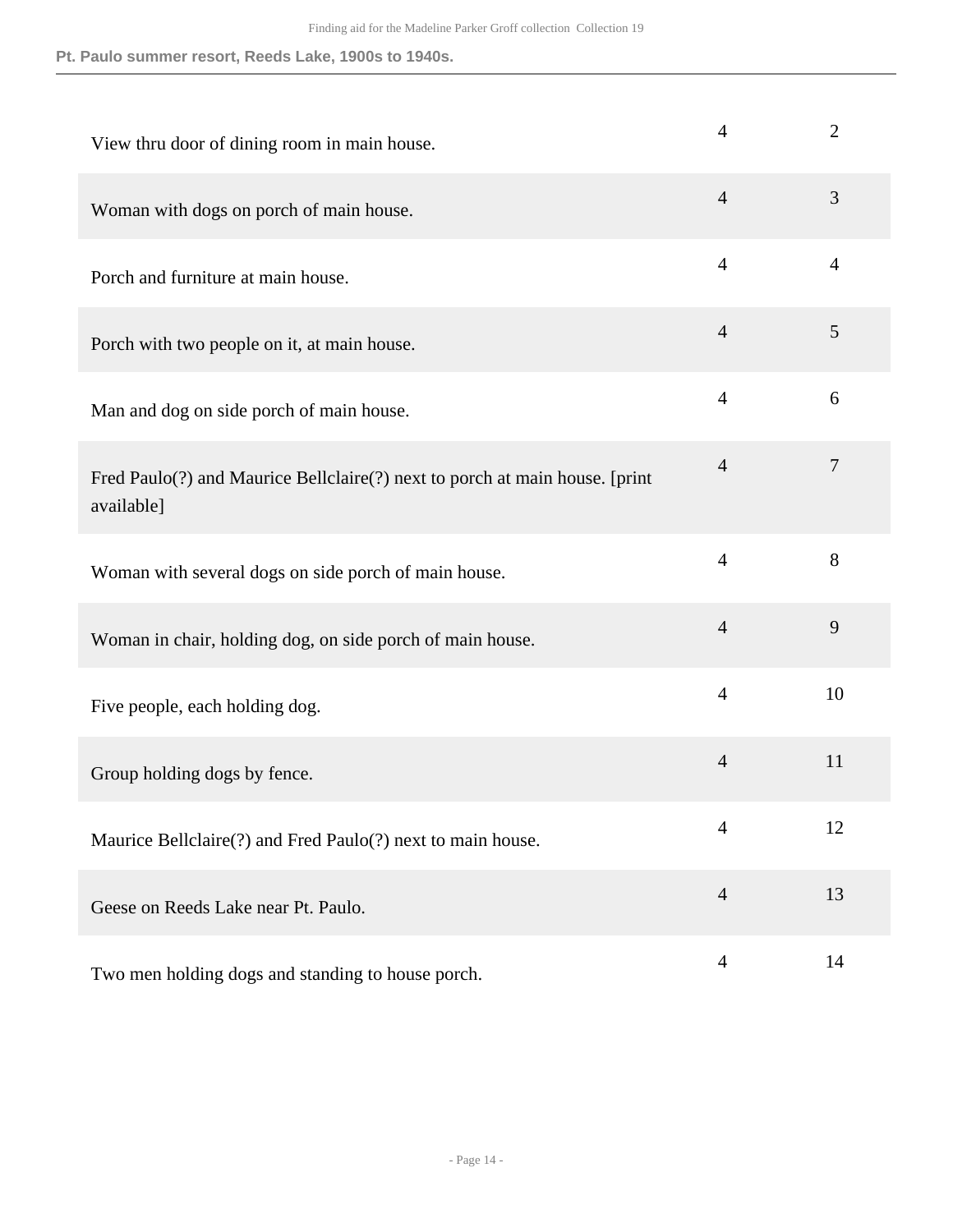**Tropical Park Locale, c1920s.**

| Two women standing next to porch.                     | 15 |
|-------------------------------------------------------|----|
| House and man in pickup truck (Point Paulo?), c1920s. | 16 |

### **Tropical Park Locale, c1920s.**

|                                                         | <b>Box</b>     | <b>Folder</b> |
|---------------------------------------------------------|----------------|---------------|
| Fred Paulo and woman. [print available]                 | $\overline{4}$ | 17            |
| Fred Paulo and woman. [print available]                 | $\overline{4}$ | 18            |
| Fred Paulo and woman.                                   | $\overline{4}$ | 19            |
| Fred Paulo and woman, with seated group, at night.      | $\overline{4}$ | 20            |
| Fred Paulo and woman, seated on bench.                  | $\overline{4}$ | 21            |
| Fred Paulo and woman, standing next to large tree.      | $\overline{4}$ | 22            |
| Fred Paulo and woman, standing in front of gazebo.      | $\overline{4}$ | 23            |
| Woman in front of shrub.                                | $\overline{4}$ | 24            |
| Fred Paulo and woman, on bench in front of large plant. | $\overline{4}$ | 25            |
| Photographs, 1903-1954.                                 |                |               |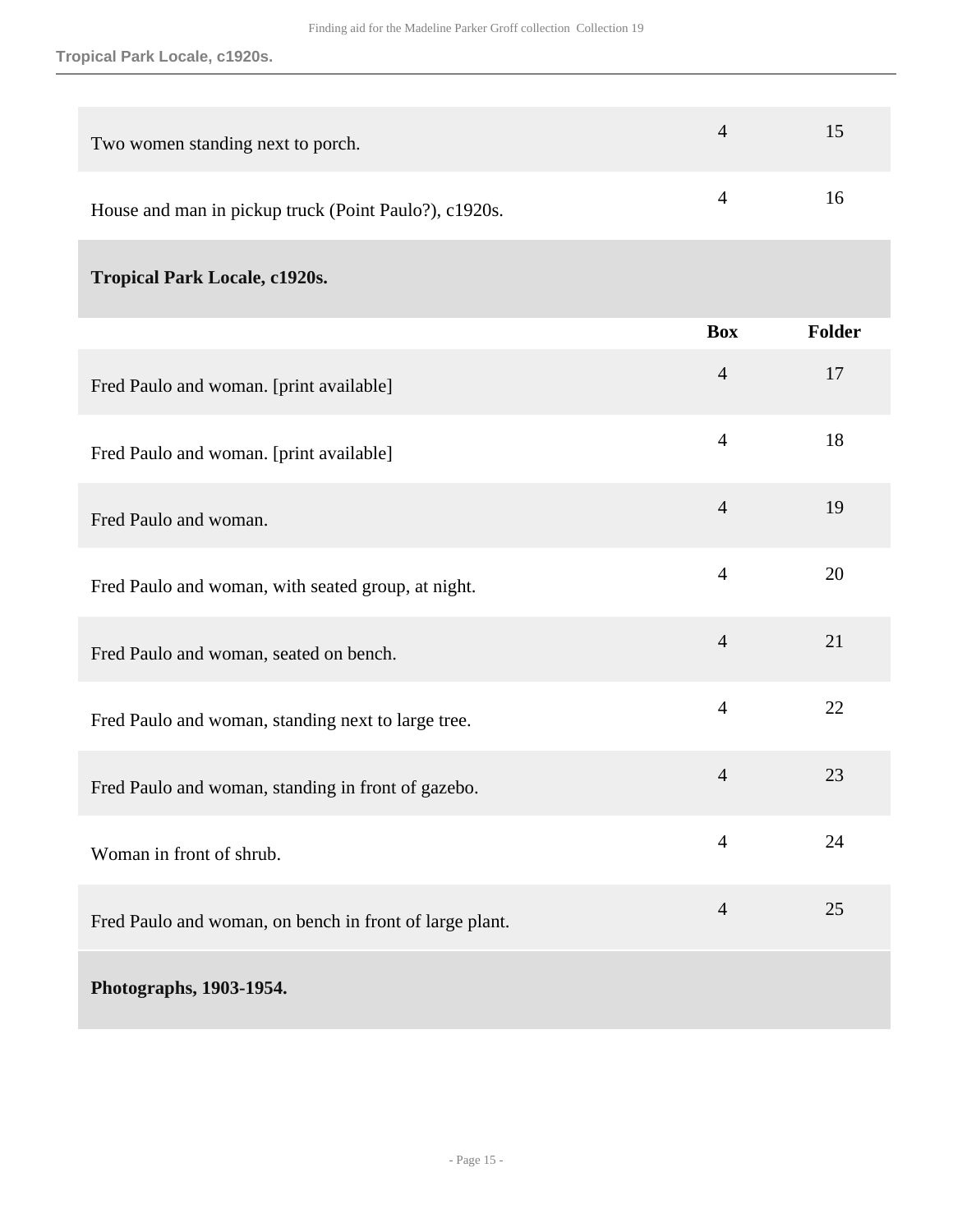#### **Body building poses**

|                                       | <b>Box</b> | <b>Folder</b> |
|---------------------------------------|------------|---------------|
| Maurice Bellclaire (7 photos), c1904. | 5          |               |
| Benjamin Morris (9 photos), c1904.    | 5          | ∍             |
| Bellclaire brothers (3 photos) c1903. |            | 3             |

#### **Pt. Paulo Summer Resort-Reeds Lake**

|                                                                      | <b>Box</b> | Folder         |
|----------------------------------------------------------------------|------------|----------------|
| Two women with Fred Paulo and Maurice Bellclaire, c1920s. (1)        | 5          | $\overline{4}$ |
| Group of men in dining room at main house, late 1910s? (1)           | 5          | 5              |
| Bellclaire brothers and friends in seaplane (6 photos).              | 5          | 6              |
| Fred Paulo (with dog) and Maurice Bellclaire.(1)                     | 5          | 7              |
| Fred Paulo (L) and Maurice Bellclaire. (1)                           | 5          | 8              |
| Fred Paulo and dog. (1)                                              | 5          | 9              |
| Bellclaire and Paulo home on Frederick Road (former main house). (1) | 5          | 10             |
| Dock and boat area (2 photos).                                       | 5          | 11             |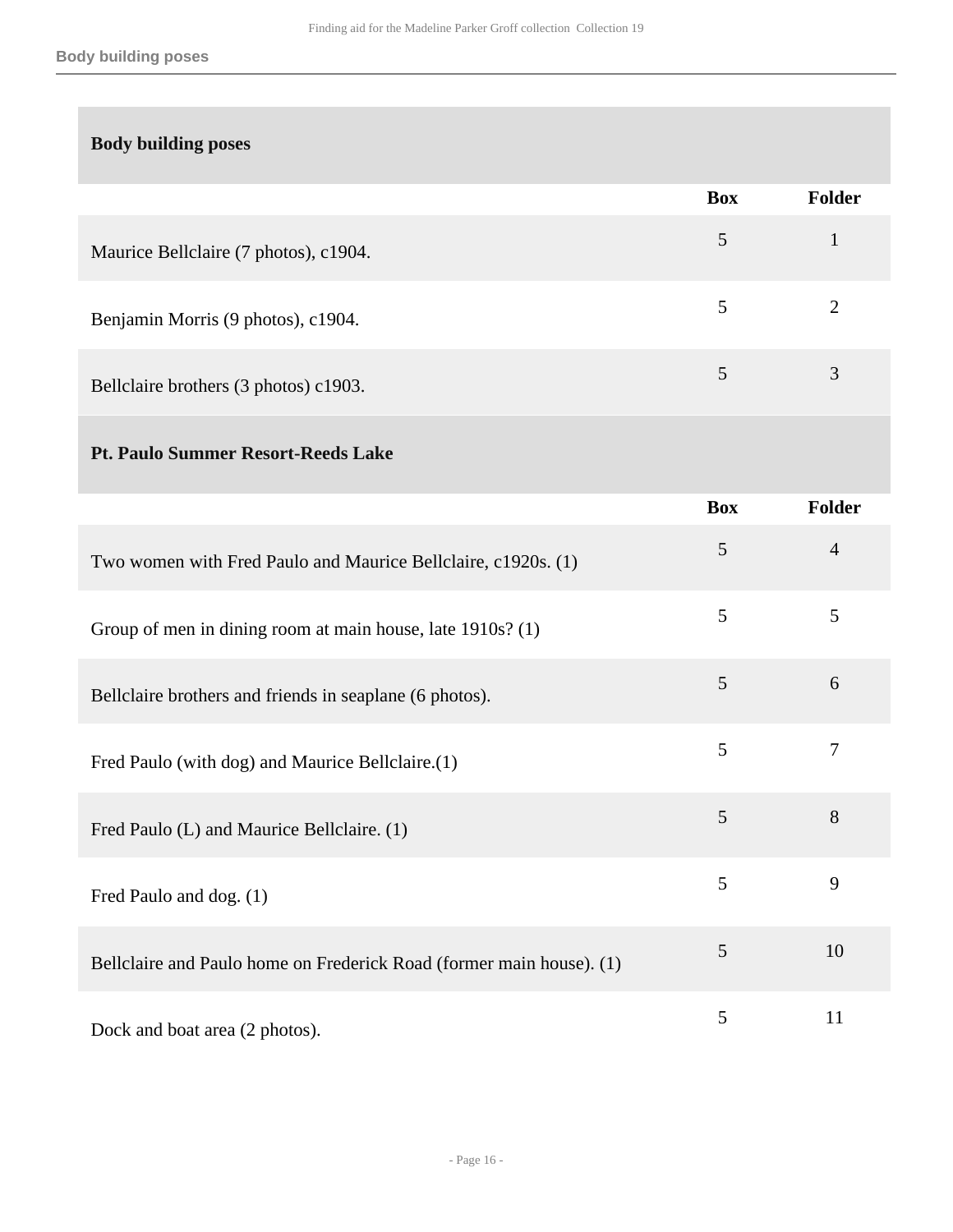**Tropical park locale, c1920s-30s.**

| Large group standing on dock. (1)                                      | 5 <sup>1</sup> | 12 |
|------------------------------------------------------------------------|----------------|----|
| Countess Rose and Mons. Paulo vaudeville act publicity shot, c1906 (2) | $\mathcal{D}$  | 13 |
| photos, only 1 found $4/2000$ ).                                       |                |    |

### **Tropical park locale, c1920s-30s.**

|                                                                                               | <b>Box</b>     | Folder |
|-----------------------------------------------------------------------------------------------|----------------|--------|
| Fred Paulo (standing) and woman. (1)                                                          | 5              | 14     |
| Fred Paulo and woman holding hands. (1)                                                       | 5              | 15     |
| Man and woman. (1)                                                                            | 5              | 16     |
| Two couples posing outside home, 1900s? (1)                                                   | 5              | 17     |
| Benjamin Morris (L) and young couple (sister and brother(?)) in front of<br>store, c1900. (1) | 5              | 18     |
| Large home with family (possibly Ben Morris') on front porch, c1900s.<br>(1)                  | 5              | 19     |
| Major A.B. Watson on Reeds Lake, c1900s. (1)                                                  | 5              | 20     |
| Older man standing outside building (Maurice Bellclaire(?), c1950. (1)                        | 5              | 21     |
| Cottage and guesthouse at Brower Lake for sale by Bellclaire Realty, 1949<br>(6 photos).      | $\mathfrak{S}$ | 22     |